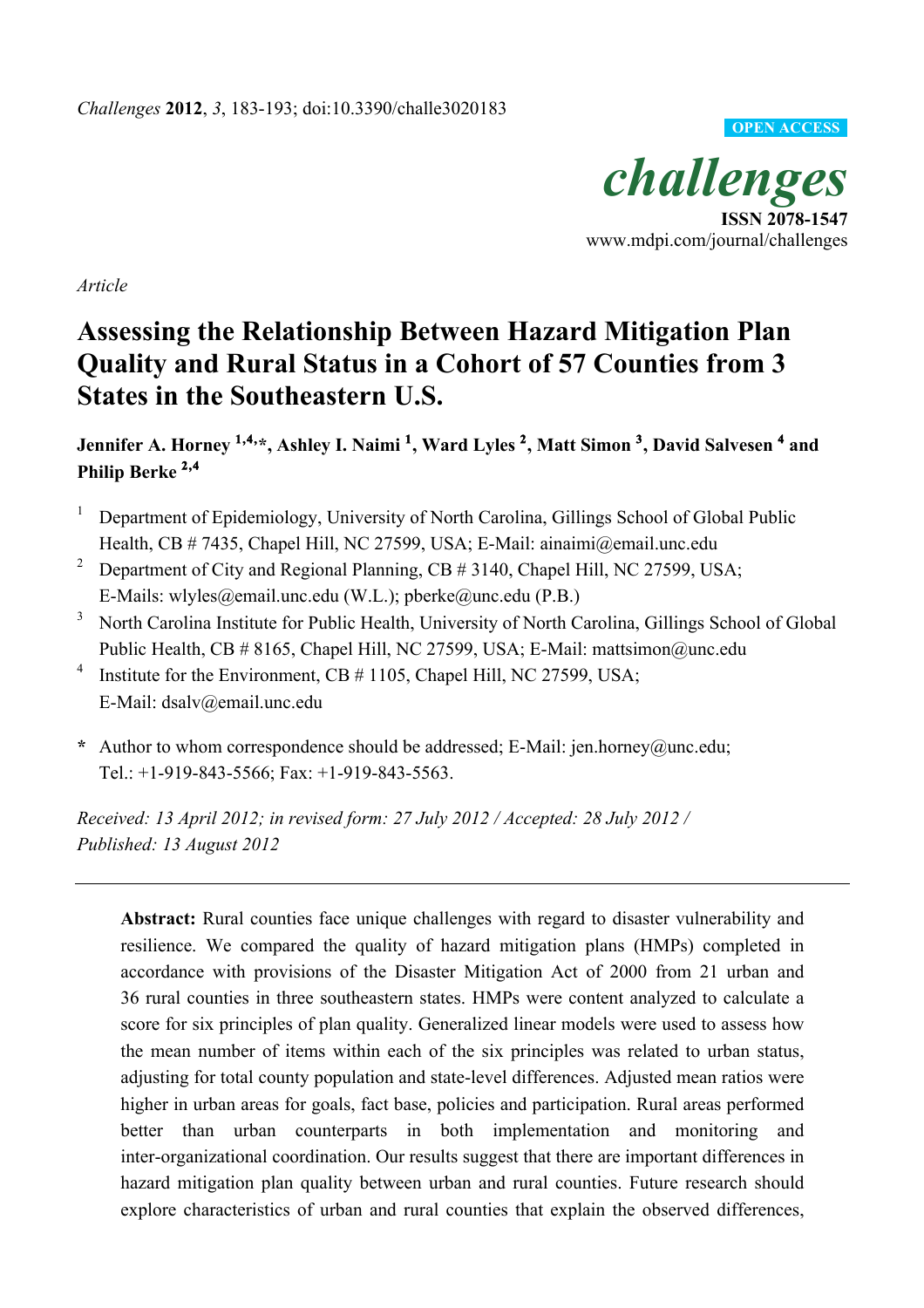and whether such differences can help explain the inequalities in response and recovery to disasters between urban and rural counties.

**Keywords:** rural; resiliency; hazard mitigation plan quality

### **1. Introduction**

Rural counties—defined by the U.S. Census as "territory, population, and housing units located outside of urbanized areas and urban clusters - face unique challenges with regard to disaster vulnerability and resilience [1]. Relative to their urban counterparts, rural counties have higher poverty rates [2], an aging population base [3], higher rates of age-adjusted mortality, disability, and chronic disease [4], are more geographically and socially isolated [5], and typically have fewer resources available at their disposal [6]. As such, rural communities may be at a particular disadvantage when it comes to planning and preparing for disasters [5,7-15].

Although there are many dimensions of disaster planning and preparedness [16], local hazard mitigation plans play a pivotal role in guiding how a community accounts for the vulnerability of human communities and their built and natural environments [17,18]. In this way, the plan can be seen as a statement of intent in dealing with the vulnerabilities of rural communities. Hazard mitigation plans can provide several benefits for rural populations. A local hazard mitigation plan should establish a fact base that educates residents, stakeholders, and officials about the vulnerability of rural populations, opportunities for change, and rationales for policies and actions. A high quality plan combines the best available scientific knowledge with informal knowledge of residents and officials familiar with the needs and assets of their particular situation, as well as coordinating mitigation policies with other community programs aimed at economic, environmental, housing, and infrastructure policies to leverage limited resources in support of mitigation.

There are several reasons why hazard mitigation plans are important, particularly in rural areas. A high quality hazard mitigation plan can be used by a community to proactively assess risk and direct future development away from hazardous areas. Plans may also raise awareness and build consensus in a community. Additionally, hazard mitigation plans are required by the Disaster Mitigation Act (DMA) in order for communities to be eligible to receive certain types of mitigation and recovery funding from the Federal Emergency Management Agency (FEMA) and other government agencies.

Given the consistently limited resources of rural local governments, we hypothesize that the quality of rural hazard mitigation plans may be lower in rural counties than in urban areas. This study focuses on six key principles of plan quality, divided into two conceptual groups [19]. Direction setting principles include: (1) goals, which express future desired conditions grounded in community values; (2) a fact base, which provides the factual foundation about the hazards identified and the existing capabilities to reduce risks from those hazards; and (3) policies that guide actions to achieve goals. Action-oriented principles include: (1) implementation and monitoring, which provides information about how the community will carry out the proposed policies; (2) inter-organizational coordination, which identifies how organizations coordinate across levels of government and the across the public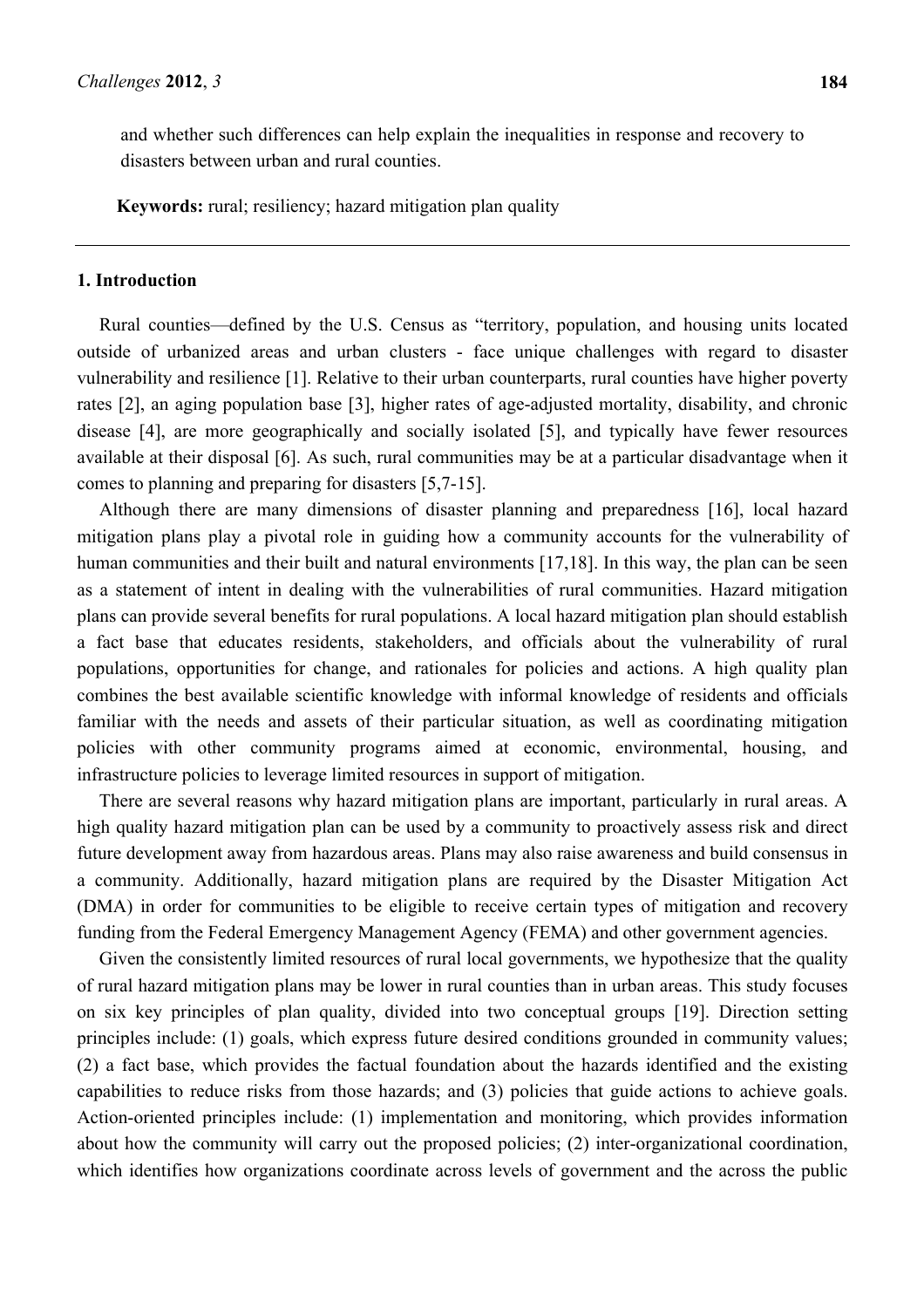and private sectors; and (3) participation, which recognizes involvement of formal and informal actors engaged in the planning process [20-22].

In this study, we compare the quality of hazard mitigation plans completed in accordance with provisions of the DMA of 2000 in 21 urban and 36 rural counties from three states in the southeastern US (Florida, Georgia, North Carolina) (Figure 1). These 3 states share similar hazard exposures that predominantly include flooding, hurricanes and tornadoes. Establishing that consistent differences exist between rural and urban plans across these plan quality principles could play an important role in mitigating inequalities in disaster preparedness and response observed between rural and urban communities.



**Figure 1.** Location of 21 urban and 36 rural counties included in study sample.

# **2. Methods**

# *2.1. Data Sources and Collection*

The sample for this study consisted of two groups of hazard mitigation plans adopted between 2004 and 2009 that represent rural and urban communities. A stratified random sample of 36 rural counties with USDA continuum codes 6 through 9 were selected from 3 states in the southeastern US (Florida, Georgia, North Carolina). The USDA defines rural along a continuum that includes nine different codes that distinguish metro counties by size and non-metro counties by their degree of urbanization or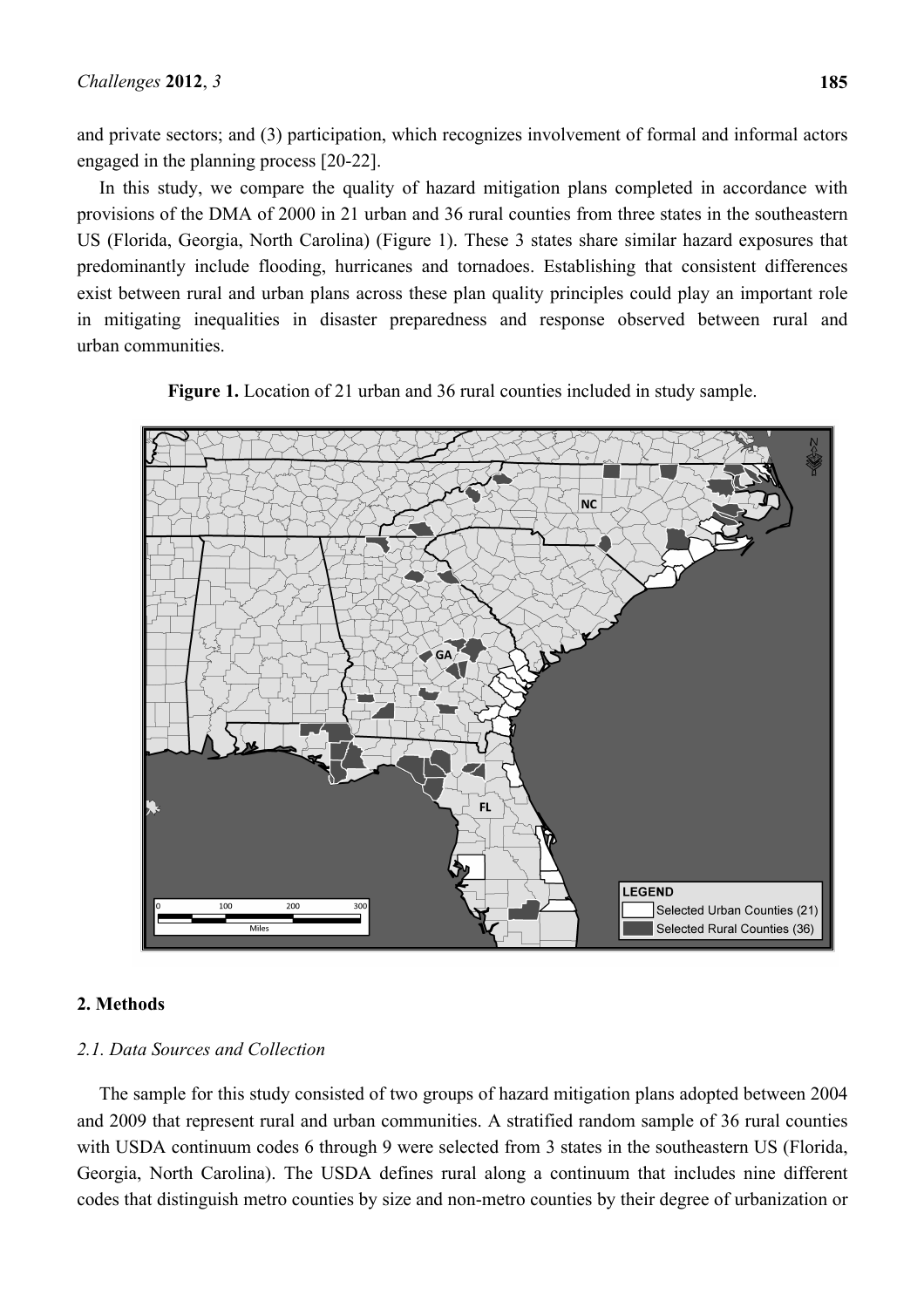proximity to metro areas [23]. Categories 6 through 9 are defined as: (6) urban population of 2,500 to 19,999, adjacent to a metro area; (7) urban population of 2,500 to 19,999, not adjacent to a metro area; (8) completely rural or less than 2,500 urban population, adjacent to a metro area; (9) completely rural or less than 2,500 urban population, not adjacent to a metro area [24]. Twenty-one non-rural counties from the same three states were used as a comparison group.

Each group of plans—rural and urban—was coded using the same coding instrument. The coded plans for urban communities were collected and coded for other similar studies [20,25], and the plans from rural communities were collected and coded as part of this study.

Data on the six principles were extracted from the hazard mitigation plan for the selected counties. A coding instrument was utilized with items selected to assess how well each of the six plan quality principles was accounted for in the 36 rural county's hazard mitigation plans and 21 urban county plans. Each of the six principles consists of discrete items, which vary from principle to principle according to theory. As a result, the number of items per principle varies. Items under each principle were designed to assess the extent to which the observed plan content corresponds to the principles [19,26]. All plans evaluated as part of this project were assessed for a total of 554 items in the six principles. Table 1 provides a description of each principle, examples of their corresponding content, and a count of the number of items assessed in each principle.

| Plan Quality         | <b>Examples of Items Assessed</b>                      | Items assessed in |
|----------------------|--------------------------------------------------------|-------------------|
| Principles           |                                                        | each principle    |
|                      | <b>Direction Setting Principles</b>                    |                   |
| Goals                | Public safety; Equitable hazard loss; Environmental    | 14                |
|                      | protection                                             |                   |
| <b>Fact Base</b>     | Natural hazards identified (e.g., climate change,      | 60                |
|                      | hurricanes, coastal storms, tornados, extreme cold and |                   |
|                      | heat); Vulnerability Assessment; Risk assessment       |                   |
| Policies             | Property acquisition and elevation; Assessment tools;  | 108               |
|                      | Updated data; Educational awareness; Technical         |                   |
|                      | assistance; Develop incentives; Develop regulations;   |                   |
|                      | Financial assistance                                   |                   |
|                      | <b>Action-Oriented Principles</b>                      |                   |
| Implementation and   | Assigning organizational responsibility; Timeline for  | 175               |
| Monitoring           | action; Projecting costs; Monitoring plan performance  |                   |
| Inter-Organizational | Stakeholders (Federal, State, County, Municipalities,  | 184               |
| Coordination         | Community-Based) Organizations; Non-Profit)            |                   |
| Participation        | Public engagement techniques (e.g. citizen advisory    | 13                |
|                      | committee, public notice and targeted outreach)        |                   |
| Total number of      |                                                        | 554               |
| items assessed       |                                                        |                   |

**Table 1.** Plan quality principles and items assessed.

The item measures were replicated from previous research on hazard mitigation plan quality [18,19,22,27,28]. We used a nominal measure (1 = present, 0 = not present) as an indicator of whether a given item for a given principle was mentioned in the plan or not. We then summed these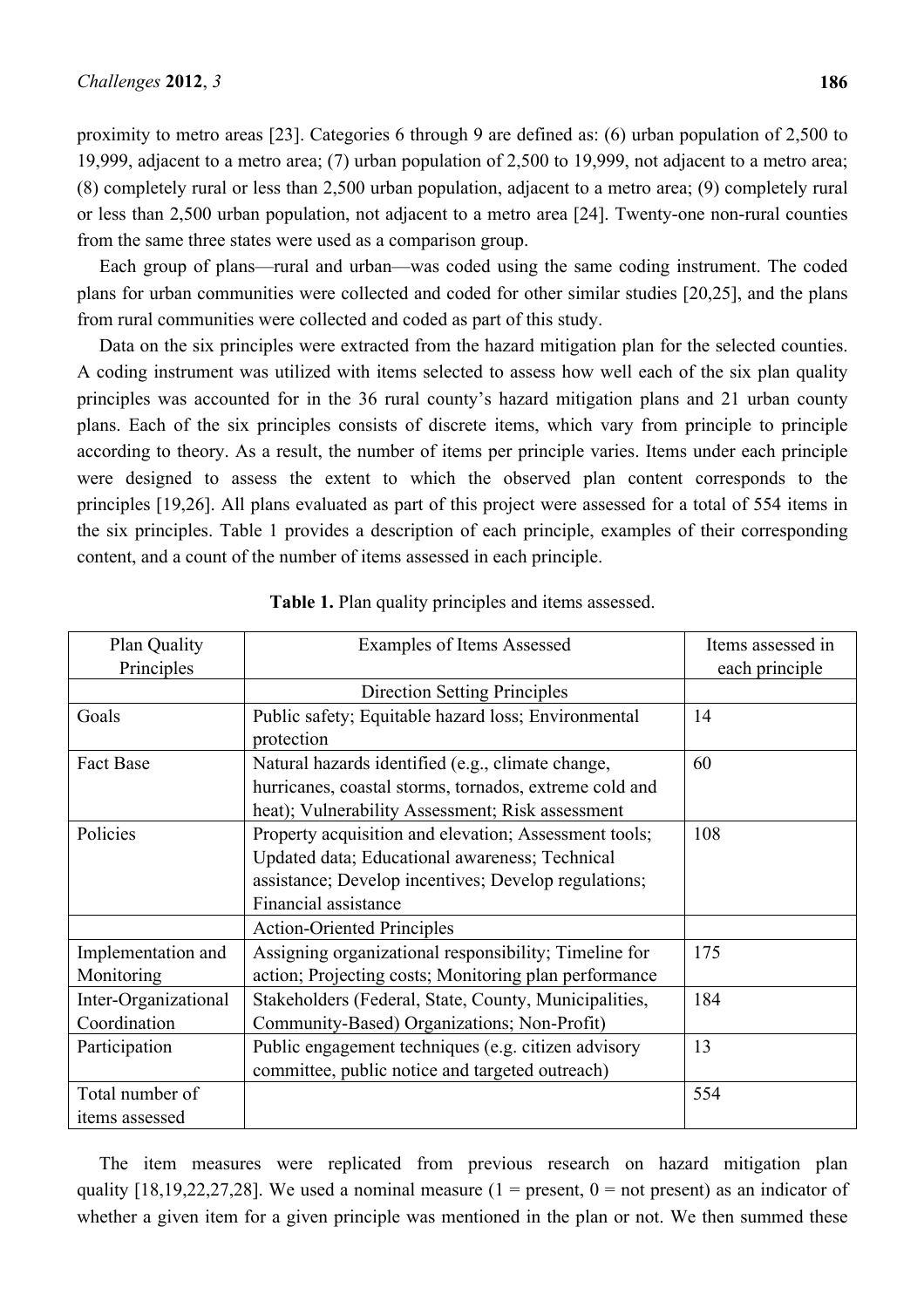nominal measures within principles, giving us a count variable for the number of items included in the hazard mitigation plan for a given principle. Consistent with previous plan quality studies, we define a high quality plan as one that has a higher score for each principle, meaning that more items are included in the plan.

To increase reliability in evaluation scores, two trained coders independently coded the plans. Rules were developed by the coding team to ensure that each coder interpreted the items as consistently as possible. One out of every 6 rural plans was double-coded and all urban plans were double coded. Inter-coder reliability scores were calculated for each set of plans. Pre-reconciliation percent agreement for the rural plans was 90%. For the urban comparison group, pre-reconciliation percent agreement was 88%, both of which are above the 80% generally considered acceptable [29]. After reconciliation, plan coding data were merged with total county population data derived from the 2000 US Census using State and county Federal Information Processing Standards codes.

### *2.2. Data Analysis*

We used unadjusted regression analyses to assess whether the mean number of items within each principle differed between urban and rural counties. To explore such differences, we assumed that the score for a given principle from each county was an independent and identically distributed Poisson random variable with a mean  $\mu = E[Y]$ . We defined an unadjusted generalized linear model as

$$
\log{E[Y]} = \beta_0 + \beta_1 \text{urb}
$$

where  $\log(\cdot)$  is the natural log function,  $E[\cdot]$  is the expectation operator defining the mean of a Poisson random variable, and urb was an indicator variable (urban=1; rural=0). Using this model allowed us to compare the predicted mean number of items in urban counties  $E[Y|$ urb = 1] to the predicted mean number of items in rural counties  $E[Y|$ urb = 0] as a ratio:

$$
\frac{E[Y \mid \text{urb} = 1]}{E[Y \mid \text{urb} = 0]} = \frac{\exp[\beta_0 + \beta_1]}{\exp[\beta_0]} = \exp(\beta_1),
$$

where  $\exp(\cdot)$  is the inverse of the natural log function. Thus,  $\exp(\beta_1)$  represented the ratio of the mean score in urban counties to that in rural counties. A mean ratio larger than 1 meant that the urban county plans evaluated scored higher overall in that principle that the rural county plans; a mean ratio smaller than 1 meant that the rural county plans scored higher overall in that principle that the urban county plans.

Although the magnitude and direction (*i.e*., greater or less than 1) of the unadjusted mean ratio provides some information on the relationship between the mean score in urban versus rural counties, the unadjusted ratio may also be due to state specific differences, or to differences in county population size. For example, scores from counties in the same state were likely to be correlated (*i.e*., nonindependent) due to unmeasured within-state characteristics. To account for these issues, we adjusted our generalized linear model for total county population to control for potential confounding, and used fixed effects regression to account for unobserved within-state heterogeneity [30, 31]. We defined an adjusted model as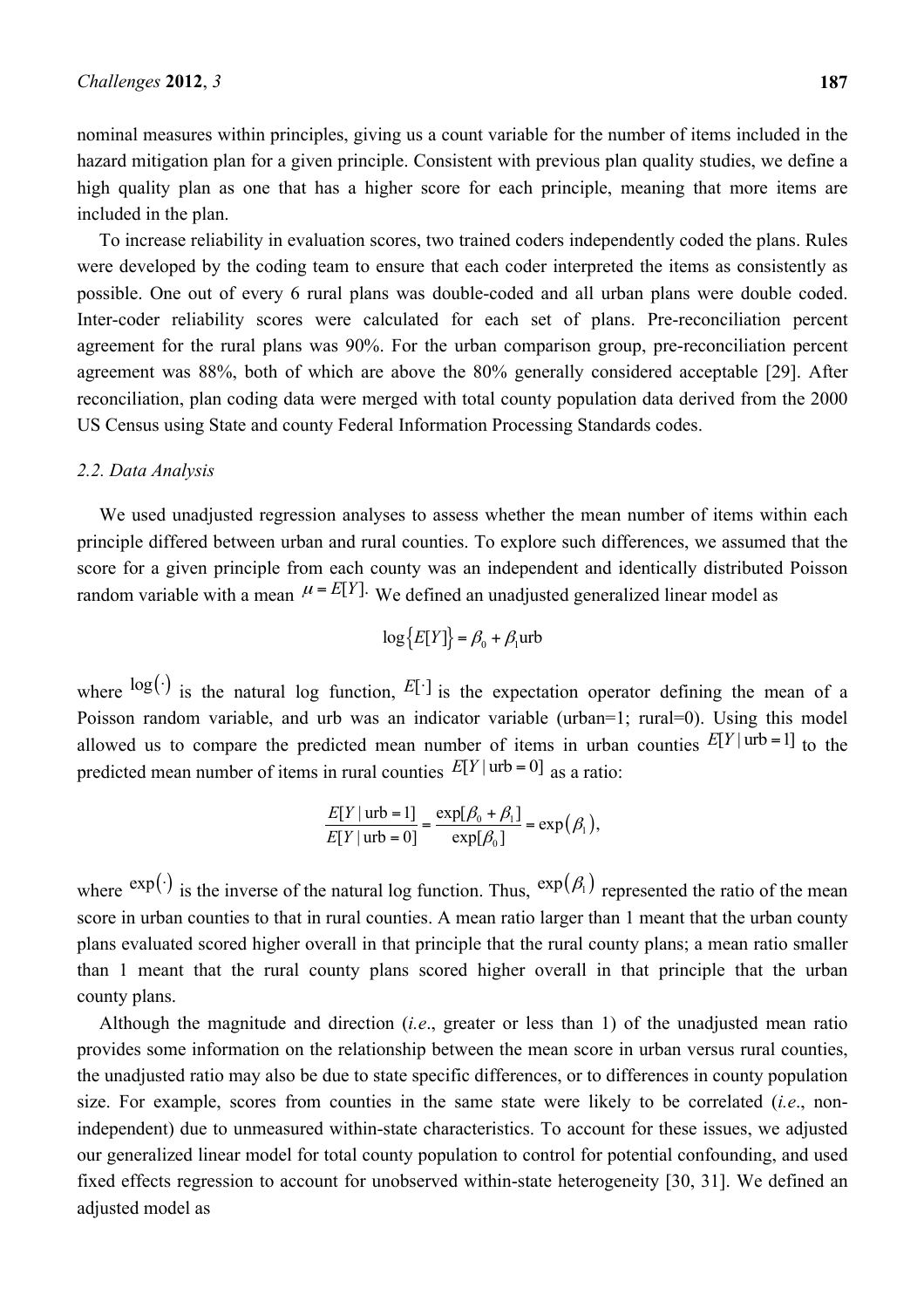# $\log {\{\text{E}[Y]\}} = \beta_0 + \beta_1$ urb +  $\beta_2$ pop+ $\beta_3$ /(state)

As with the unadjusted model, this model allowed us to compare the mean number of items in urban and rural counties as a ratio, while holding the contribution of total county population and within-state characteristics constant.

$$
\frac{E[Y \mid \text{urb} = 1, \text{pop}, \text{State}]}{E[Y \mid \text{urb} = 0, \text{pop}, \text{State}]} = \frac{\exp\{\beta_0 + \beta_1 + \beta_2 \text{pop} + \beta_3 I[\text{State}=FL] + \beta_4 I[\text{State}=GA]\}}{\exp\{\beta_0 + \beta_2 \text{pop} + \beta_3 I[\text{State}=FL] + \beta_4 I[\text{State}=GA]\}} = \exp(\beta_1).
$$

All statistical analyses were conducted in SAS version 9.2 (SAS Institute, Cary, NC).

### **3. Results**

Results for each principle are presented in Table 2, including the mean score in rural and urban counties, the beta coefficient and standard error associated with urban status, and the unadjusted mean ratios and 95% confidence intervals (CI). The mean scores for rural counties in the six plan quality principles were 5.9 in goals, 30.6 in fact base, 17.9 in policies, 30.9 in implementation and monitoring, 19.8 in inter-organizational coordination and 4.9 in participation. Corresponding mean scores for urban counties were higher in goals (7.0), fact base (33.3), policies (22.0), and participation (5.3). Mean score for urban counties were lower in implementation and monitoring (29.9) and inter-organizational coordination (14.5). Exponentiation of model coefficients provided an unadjusted ratio of mean scores in urban versus rural counties. As stated earlier, the predicted mean was generally higher (mean ratio  $> 1$ ) for direction setting principles including goals (mean ratio = 1.19 (95% CI: 1.01, 1.38), fact base (mean ratio = 1.09 (95% CI: 0.93, 1.27) and policies (mean ratio = 1.23 (95% CI: 1.03, 1.47) and for participation (mean ratio =  $1.09$  (95% CI: 0.95, 1.26) in urban counties relative to their rural counterparts. However, these mean ratios did not account for potential differences that may be due to state-level characteristics, or to differences due to total county population.

To account for potential confounding due to total county population and state-level differences, adjusted mean ratios were Adjusted mean ratios showed some evidence of confounding of the association between urban status and average plan quality score by county population size and state. For example, the magnitude of the association for fact base increased from an unadjusted mean ratio of 1.09 (95% CI: 0.93, 1.27) to an adjusted mean ratio of 1.25 (95% CI: 1.03, 1.50). Similarly, the magnitude of the association for implementation and monitoring decreased from an unadjusted mean ratio of 0.97 (95% CI: 0.70, 1.35) to an adjusted mean ratio of 0.83 (95% CI: 0.51, 1.36). Although the adjusted results suggest there may be differences in the average plan quality score between urban and rural counties that are not attributable to total county population or state-level characteristics, caution is warranted. Confidence intervals for the adjusted estimates overlapped those from the unadjusted estimates, suggesting that our small sample was unable to detect definitive differences between unadjusted and adjusted estimates.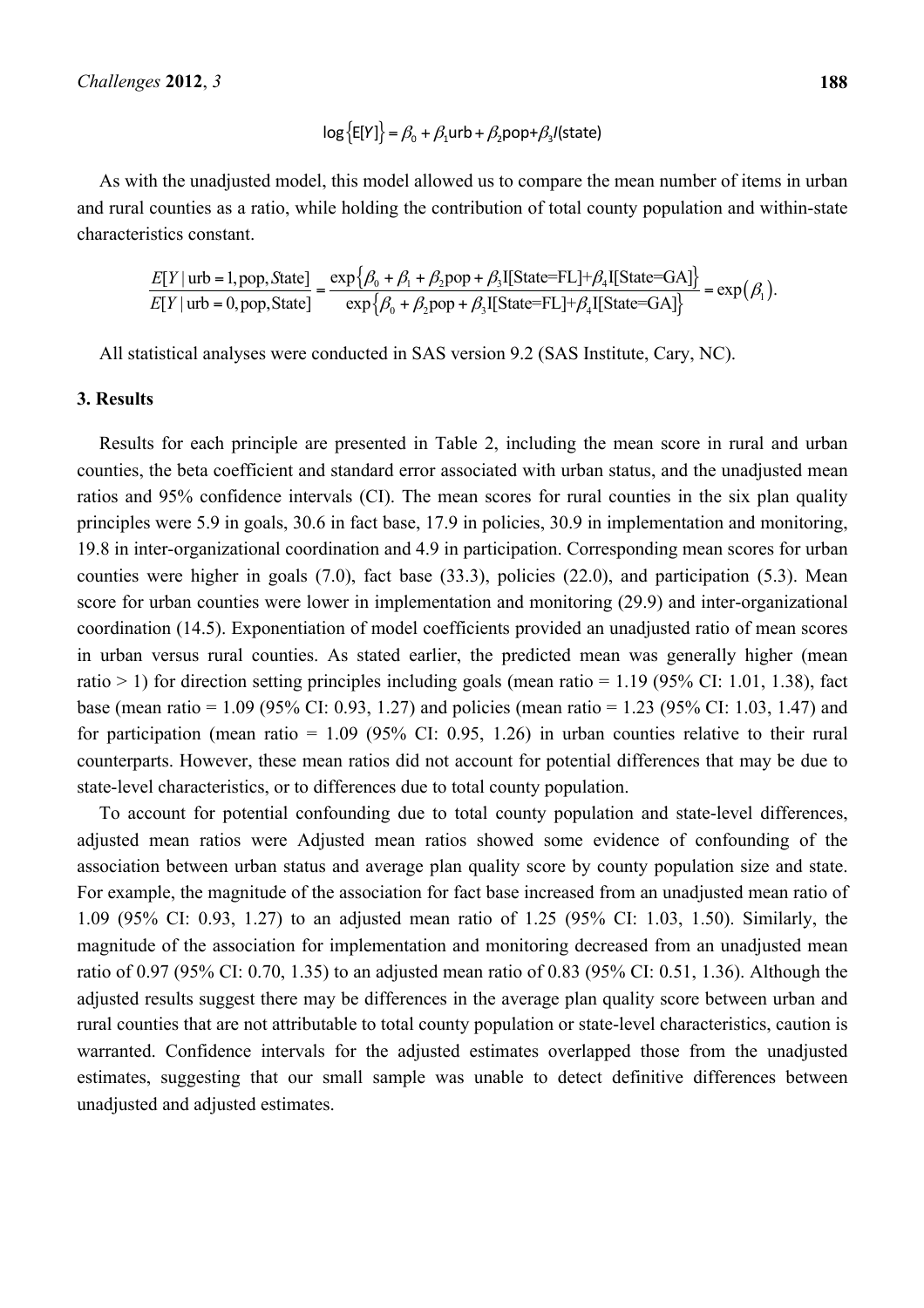|                                      | <b>Mean Score</b> |      |                                       | Prob $\hat{\beta}$ > | Mean Ratio (95% CI) |                     |
|--------------------------------------|-------------------|------|---------------------------------------|----------------------|---------------------|---------------------|
| <b>Plan Quality Principles</b>       | <b>Rural</b>      |      | Urban $\hat{\beta}$ (SE) <sup>†</sup> | ChiSq                | Unadjusted          | Adjusted $†$        |
| <b>Direction Setting Principles</b>  |                   |      |                                       |                      |                     |                     |
| Goals                                | 5.9               | 7.0  | 0.17<br>(0.08)                        | 0.03                 | 1.19(1.01,<br>1.38) | 1.07(0.88,<br>1.30) |
| <b>Fact Base</b>                     | 30.6              | 33.3 | 0.09<br>(0.08)                        | 0.26                 | 1.09(0.93,<br>1.27) | 1.25(1.03,<br>1.50) |
| Policies                             | 17.9              | 22.0 | 0.21<br>(0.09)                        | 0.02                 | 1.23(1.03,<br>1.47) | 1.23(1.00,<br>1.53) |
| <b>Action-Oriented Principles</b>    |                   |      |                                       |                      |                     |                     |
| Implementation and<br>Monitoring     | 30.9              | 29.9 | $-0.03$<br>(0.17)                     | 0.86                 | 0.97(0.70,<br>1.35) | 0.83(0.51,<br>1.36) |
| Inter-Organizational<br>Coordination | 19.8              | 14.5 | $-0.31$<br>(0.08)                     | 0.00                 | 0.73(0.63,<br>0.86) | 0.70(0.56,<br>0.87) |
| Participation                        | 4.9               | 5.3  | 0.09<br>(0.07)                        | 0.20                 | 1.09(0.95,<br>1.26) | 1.14(0.95,<br>1.36) |

**Table 2.** Mean score, beta coefficients, standard errors and unadjusted and adjusted mean ratios (95% confidence intervals) for indicators of plan quality in urban versus rural counties from 57 Counties in the southeastern US.

\* Predicted mean score obtained from the unadjusted model

 $\hat{\beta}$  and SEs from the unadjusted model

‡ Adjusted for State using fixed effects, and total county population in the year 2000 using restricted quadratic splines.

### **4. Discussion and Conclusions**

We found important differences in hazard mitigation plan quality between urban and rural counties in the southeastern US that may help to address the vulnerability of rural areas to the impacts of natural disasters. Overall, urban counties included 19% more items related to goals and 23% more items related to policies than their rural counterparts in three southeastern states. Fact base and participation were also greater for urban counties, but this difference was not statistically significant. Alternatively, urban plans scored lower in two of three action oriented principles, with rural plans have 27% more items for inter-organizational coordination and 3% more items in implementation and monitoring, although the later was not statistically significant.

Higher scores on the goals, fact base, policy and participation principles in urban areas could be attributed to the fact that urban areas typically have a greater existing capacity to plan overall, such as more full-time equivalent staff or more certified planners that can be leveraged into hazard mitigation. Urban areas may be able to invest more in both staff and technology used in assembling elements of the fact base, such as hazard maps developed by Geographic Information Systems-based mapping systems. Urban areas may also do more to support participation opportunities for stakeholders, such as holding more public meetings that provide a better understanding of the local situation based in more informal knowledge or having more extensive information available online.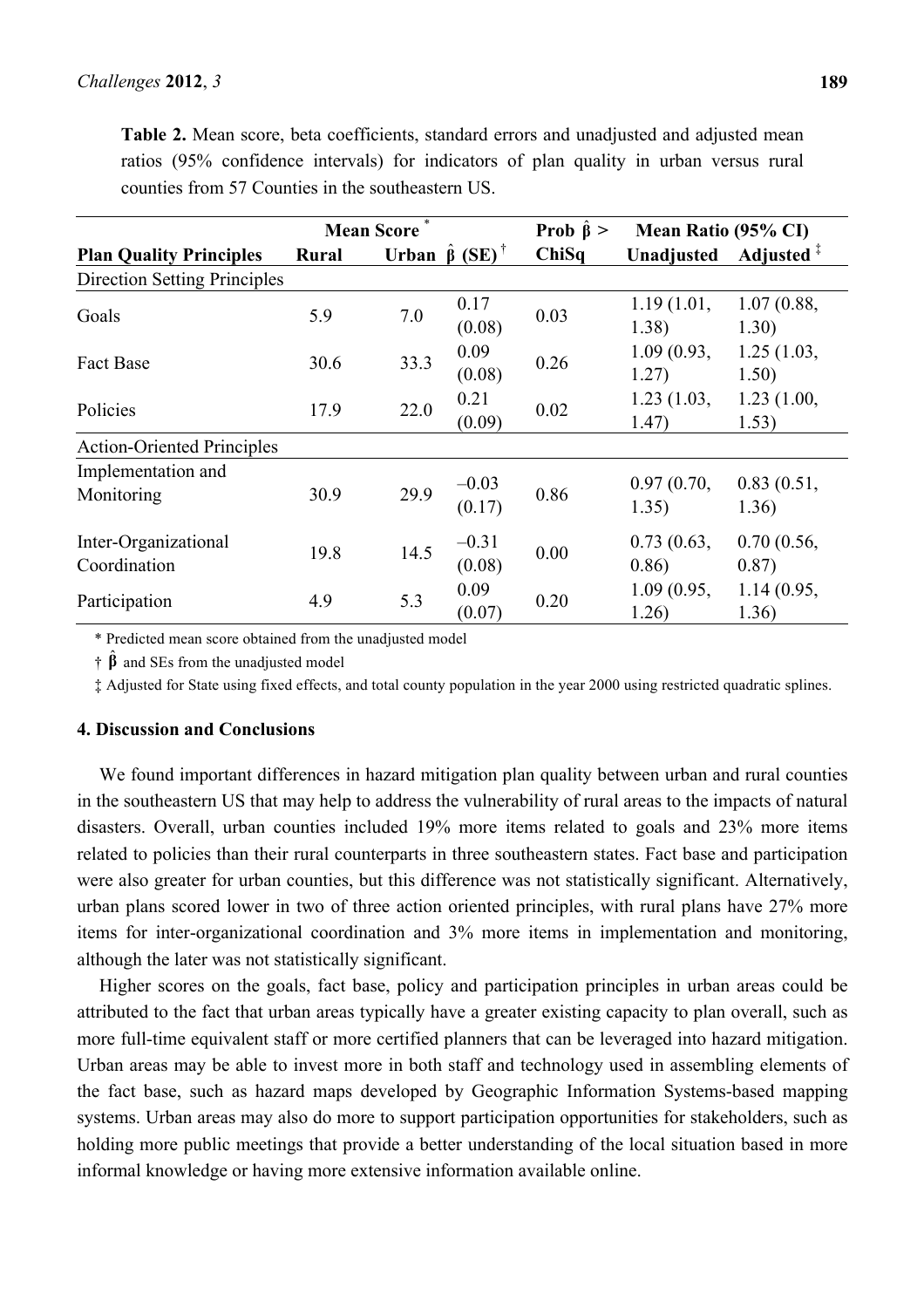The higher implementation and monitoring scores of rural communities may mean that plans that have fewer goals and policies and less inter-organizational coordination are actually more likely to be effectively implemented. This could be due to the fact that rural plans in general include a less diverse array of proposed actions than urban plans and that the specific actions being proposed in rural plans are project based. Projects such as retrofitting a building or buying a generator can be easier to identify as implementation and monitoring during the plan coding process than information related to more complex actions such as changing policy or starting a new program.

Implementation in urban areas may be more complex in that it requires a broader set of local government and non-governmental actors to work in coordination. Similarly, the significantly stronger inter-organizational coordination seen in rural plans may reflect a greater homogeneity of the groups participating in the planning process. Many individuals in rural areas may work for multiple agencies or "wear many hats" as is common in rural areas that lack the personnel and resources to fill all positions. Organizations in rural communities are also likely to share a small staff with a long history of working together, particularly around disaster preparedness and response, which can contribute effective inter-organizational coordination and to a shared vision for future planning.

This study has several limitations. Our urban data were derived from hazard mitigation plans coded as part of two other projects [25,32], which limited the sample size of our study and our power to detect differences in some principles. A general concern in retrospective studies that include long periods of follow up is that exposure status may change over time, leading to misclassification. However, based on US Census data for 1990, 2000 and 2010, the rural counties in our sample have experienced only minor changes in population, so it is unlikely that many of the rural counties we included in our study would have grown to such an extent as to be classified as urban. In addition, in the adjusted model, we controlled for a very limited set of covariates (total county population and state) and it is likely that the differences we observed between urban and rural counties may be explained by factors that we were unable to measure. Furthermore, we explored associations between urban and rural counties from three states in the southeastern US, limiting the generalizability of our results. Finally, as with most statistical analyses [33], our study design precludes the assessment of causal relationships between urban/rural status and hazard mitigation plan content.

Despite limitations, we have provided quantitative evidence that suggests there are important differences in hazard mitigation plan quality between urban and rural counties and that these differences may affect the quality of disaster mitigation, preparedness, response, and recovery in rural areas in ways that are amenable to intervention through policy change. Future research should continue to explore characteristics of urban and rural counties that explain the observed differences, and whether such differences can explain the documented inequalities in preparedness, response and recovery to disaster between urban and rural counties [14,15]. While some of these differences may increase the vulnerability of rural communities overall (e.g., identifying fewer hazards) and particular population sub-groups (e.g., lower participation in planning), others may provide opportunities to reduce vulnerability and increase resiliency. Strong inter-organizational coordination in rural areas can provide a unique opportunity to strengthen planning through coordination among multiple governmental agencies with similar goals, such as planning, emergency management and public health. Rural areas may also be able to leverage strong inter-organizational coordination to improve participation in planning by bringing additional stakeholders to the table to be part of the planning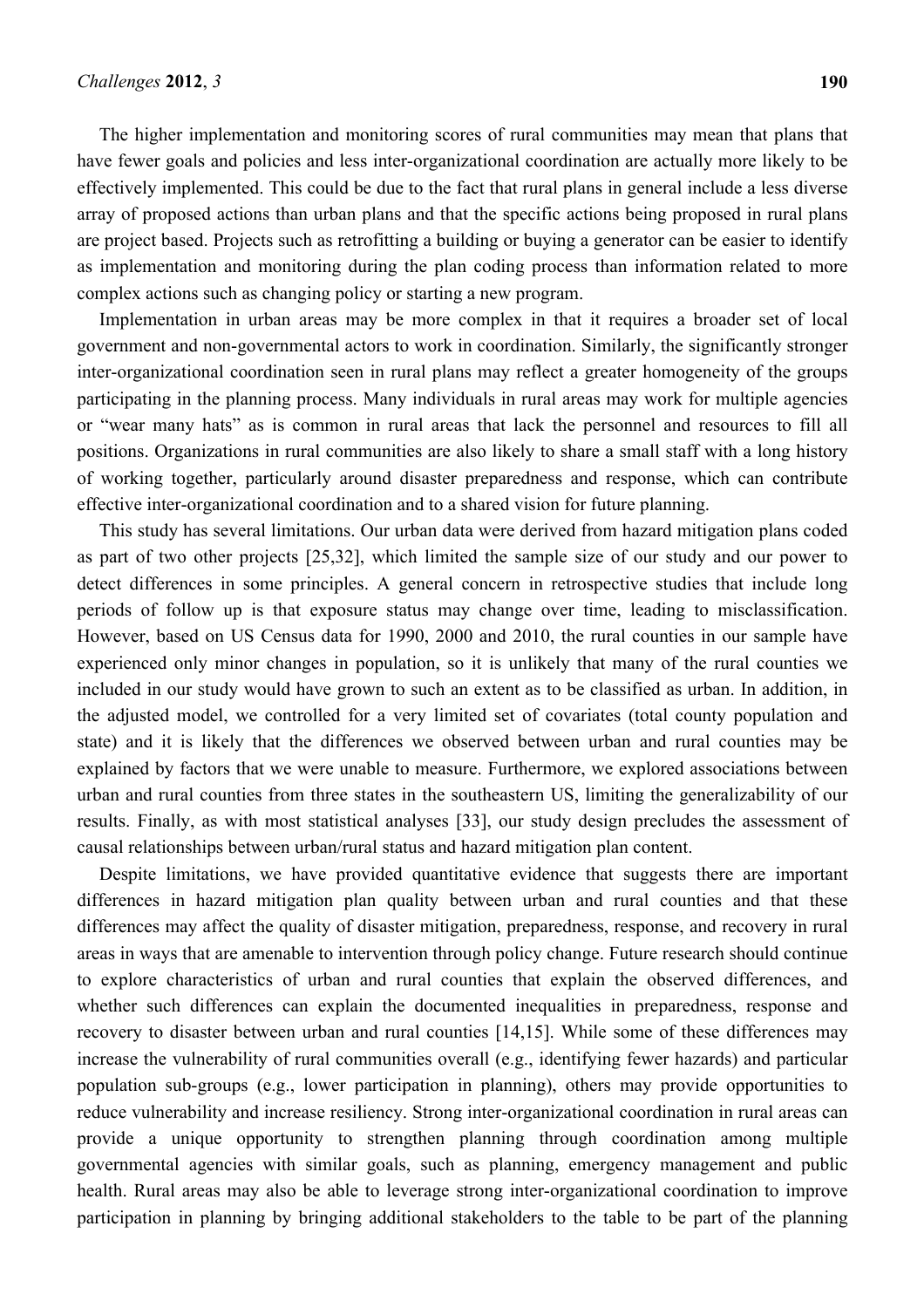process. The relative strength of implementation and monitoring in rural plans may indicate stronger buy-in from stakeholders related to how the county will carry out the policies proposed in the plan to improve disaster outcomes in the future. In order to better understand how these differences are operationalized, future research should prospectively follow communities through the disaster management cycle (mitigation, preparedness, response, recovery) to observe and measure differences in order to demonstrate how high scoring plans are related to improved outcomes at both the community and individual level.

### **Acknowledgments**

The authors would like to thank John Cooper, PhD, and Mai Nguyen, PhD, for assistance with project design and Augustus Anderson, Brennan Bouma and Tania Jordanova for assistance with plan coding and secondary data collection. Funding was provided by the United States Department of Agriculture's National Institute of Food and Agriculture (UDSA NIFA) 2009-06143. The findings and conclusions in this report are those of the authors and do not necessarily represent the official position of the USDA.

### **References and Notes**

- 1. U.S. Census Bureau. Urban and Rural Classification, 2000. Available online: http://www.census.gov/geo/www/ua/ua\_2k.html (accessed on 27 July 2012).
- 2. Tickamyer, A.R.; Duncan, C.M. Poverty and opportunity structure in rural America. *Annu. Rev. Sociol.* **1990**, *16*, 67-86.
- 3. Glasgow, N. Rural/urban patterns of aging and caregiving in the United States. *J. Fam. Issues* **2000**, *21*, 611-631.
- 4. Jones, S.S.; Evans, R.S.; Allen, T.L.; Thomas, A.; Haug, P.J.; Welch, S.J.; Snow, G.L. A multivariate time series approach to modeling and forecasting demand in the emergency department. *J. Biomed. Inform.* **2009**, *42*, 123-139.
- 5. Saenz, R.; Peacock, W.G. Rural people, rural places: The hidden costs of Hurricane Katrina. *Rural Realities* **2006**, *1(2)*, 1-11.
- 6. Flora, C.B. *Rural Communities: Legacy & Change*; Westview Press: Boulder, CO, USA, 1992
- 7. Berke, P.; Cooper, J.; Salvesen, D.; Spurlock, D.; Rausch, C. Disaster plans: Challenges and choices to build the resiliency of vulnerable populations. *IJMED* **2010**, *28*, 368-394.
- 8. Coppola, D.P. *Introduction to International Disaster Management*; Butterworth-Heinemann: Burlington, MA, USA, 2011.
- 9. Cutter, S. *Exposed Social Vulnerability and Climate Change in the US Southeast*; OXFAM America: Washington, DC, USA, 2009. Available online: http://adapt.oxfamamerica.org/ resources/Exposed\_Report.pdf (accessed on 3 February 2012).
- 10. Cross, J.A. Megacities and small towns: Different perspectives on hazard vulnerability. *Global Environmental Change Part B: Environmental Hazards* **2001**, *3*, 63-80.
- 11. Miller, K.S.; Simile, C. They Could See the Stars From Their Beds: The Plight of The Rural Poor in the Aftermath of Hurricane Hugo. Preliminary Paper #175; University of Delaware Disaster Research Center: Newark, DE, USA, 1992.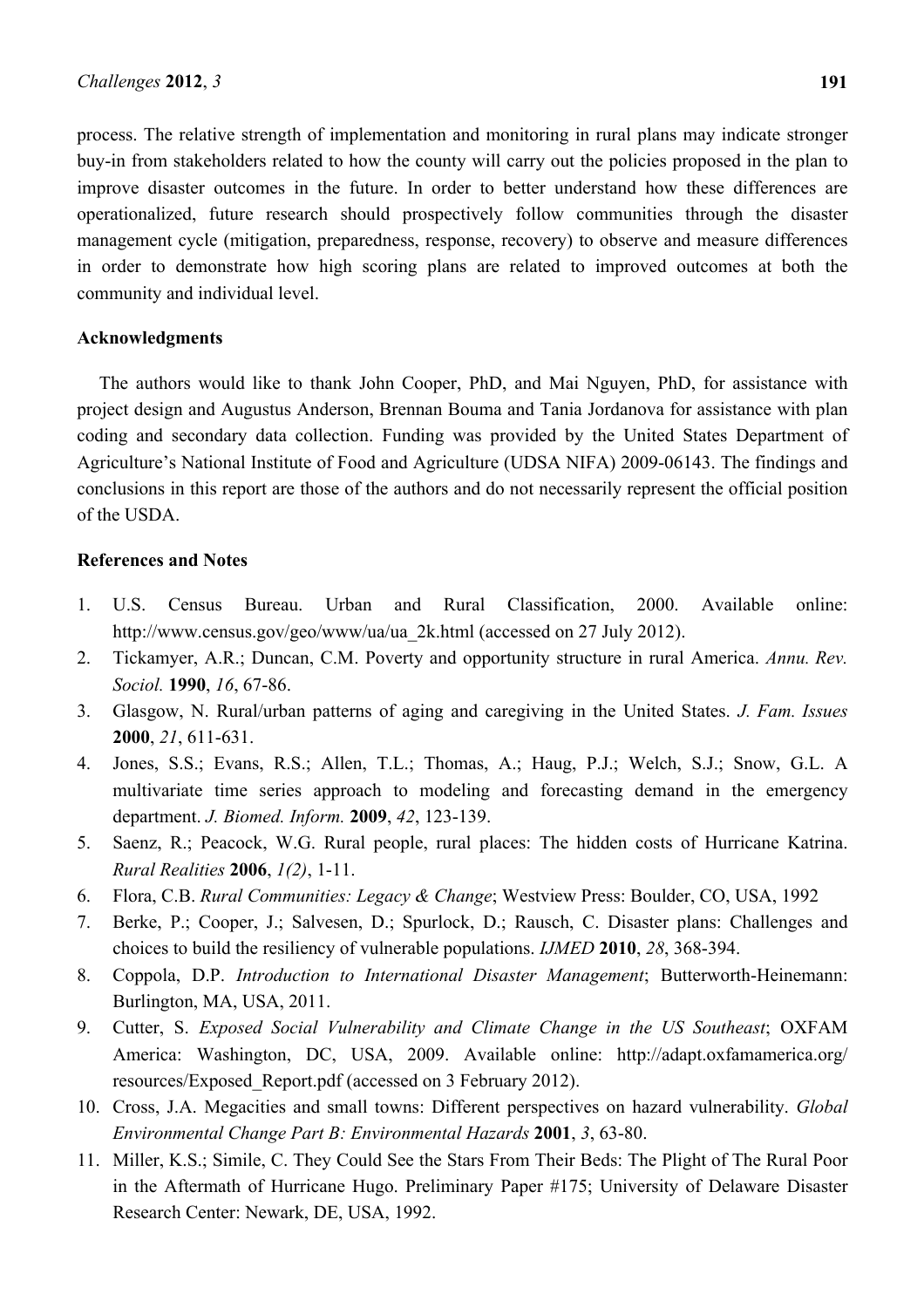- 12. Morrow, B.H.; Peacock, W.G. Disasters and social change: Hurricane Andrew and the reshaping of Miami? In *Hurricane Andrew: Ethnicity, Gender, and the Sociology of Disasters*; Peacock, W.G., Morrow, B.H., Gladwin, H., Eds.; Routledge: London, UK, 1997.
- 13. Tootle, D.M. Disaster recovery in rural communities: A case study of Southwest Louisiana. *Southern Rural Sociology* **2007**, *22(2)*, 6-27.
- 14. Hsu, C.E.; Mas, F.S.; Jacobson, H.E.; Harris, A.M.; Hunt, V.I.; Nkhoma, E.T. Public health preparedness of health providers: Meeting the needs of diverse, rural communities. *J. Natl. Med. Assoc.* **2006**, *98(11)*, 1784-1791.
- 15. Elliot, J.R.; Pais, J. When nature pushes back: Environmental impact and the spatial redistribution of socially vulnerable populations. *Soc. Sci. Quart.* **2010**, *91(5)*, 1187-1202.
- 16. Tierney, K.J. *Facing the Unexpected : Disaster Preparedness and Response in the United States*; Lindell, M.K., Perry, R.W., Eds.; Joseph Henry Press: Washington, DC, USA, 2001.
- 17. Godschalk, D.R. *Natural Hazard Mitigation: Recasting Disaster Policy and Planning*. Island Press: Washington, DC, USA, 1999.
- 18. Berke, P.; Cooper, J.; Salvesen, D.; Spurlock, D.; Rausch, C. Building capacity for disaster resiliency in six disadvantaged communities. *Sustainability* **2010**, *3*, 1-20.
- 19. Berke, P.; Godschalk, D.R.; Kaiser, E.J.; Rodríguez, D.A. *Urban land use planning*. University of Illinois Press: Urbana, OH, USA, 2006.
- 20. Berke, P.; Smith, G.; Lyles, W. *Disasters, Coastal Infrastructure and Emergency Management*; Grant from the Department of Homeland Security to the University of North Carolina at Chapel Hill Center for the Study of Natural Disasters and Hazards; University of North Carolina: Chapel Hill, NC, USA, 2011.
- 21. Berke, P.; Smith, G.; Lyles, W. Planning for resiliency: An evaluation of state hazard mitigation plans under the Disaster Mitigation Act. *Nat. Hazard. Rev.* (in press).
- 22. Tang, Z.H.; Lindell, M.K.; Prater, C.S.; Brody, S.D. Measuring tsunami planning capacity on the U.S. Pacific Coast. *Nat. Hazard. Rev*. **2008**, *9(2)*, 91-100.
- 23. Reynnells, L.; John, P.L-C. *What is Rural*? USDA Rural Information Center: Beltsville, MD, USA, 2008. Available online: http://www.nal.usda.gov/ric/ricpubs/what\_is\_rural.shtml (accessed on 15 September 2011).
- 24. Parker, T. *Measuring Rurality: Rural-Urban Continuum Codes*; US Department of Agriculture: Washington, DC, USA, 2012. Availble online: http://www.ers.usda.gov/data-products/ruralurban-continuum-codes.aspx (accessed on 10 August 2012).
- 25. Salvesen, D. *An Integrated Conception for Community Resilience*; Grant from the Department of Homeland Security to the University of Maryland Center for the Study of Terrorism and Response to Terrorism; University of North Carolina at Chapel Hill: Chapel Hill, NC, USA, 2011.
- 26. Berke, P.; David, G. Searching for the good plan. *J. Plan. Lit.* **2009**, *23*, 227-240.
- 27. Nelson, A.C.; French, S.P. Plan quality and mitigating damage from natural disasters: A case study of the Northridge earthquake with planning policy considerations. *J. Am. Plann. Assoc.* **2002**, *68*, 194-207.
- 28. Brody, S.D.; Godschalk, D.R.; Burby, R.J. Mandating citizen participation in plan making: Six strategic planning choices. *J. Am. Plann. Assoc.* **2003**, *69*, 245-264.